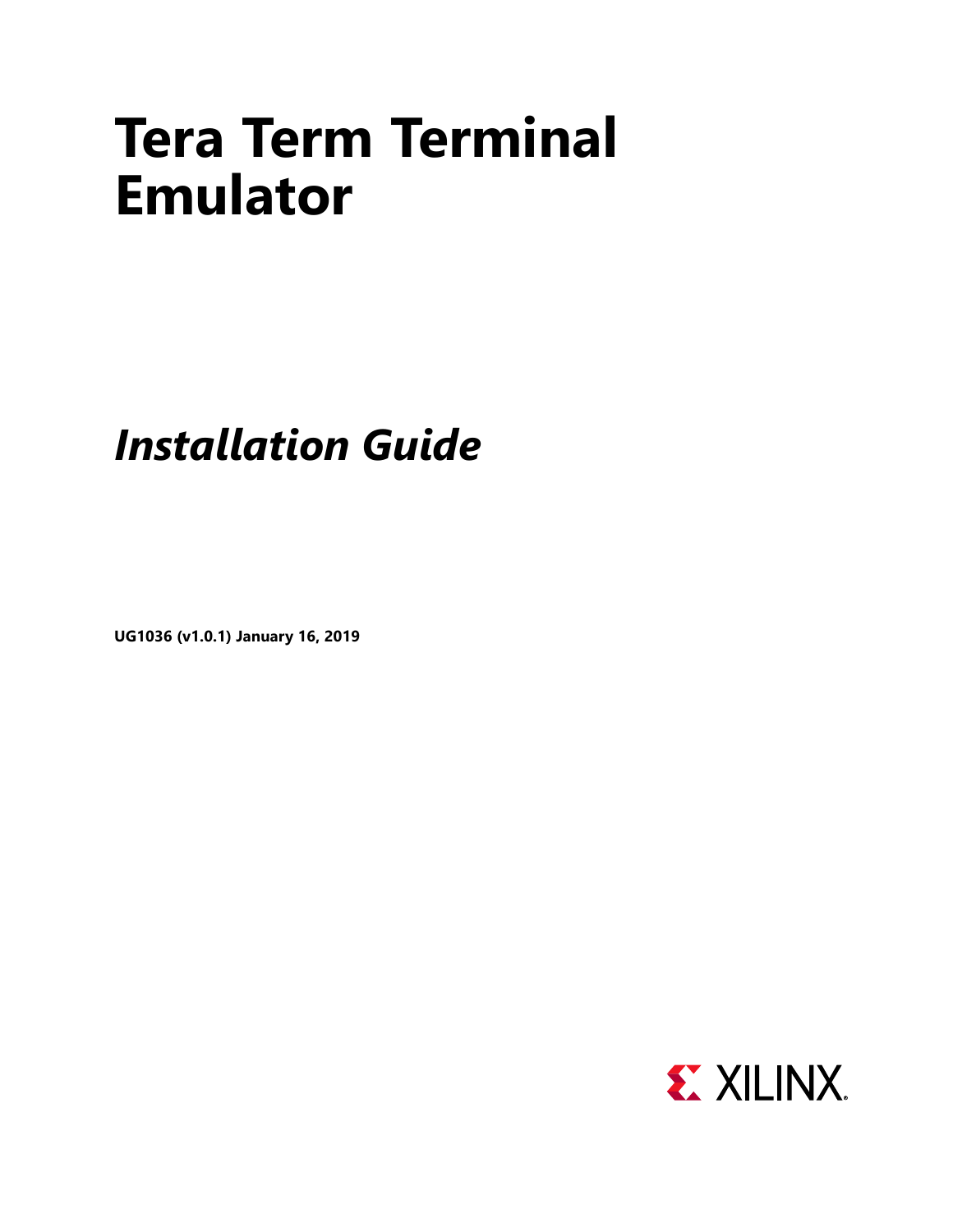

### <span id="page-1-0"></span>**Revision History**

The following table shows the revision history for this document.

| Date       | <b>Version</b> | <b>Revision</b>         |
|------------|----------------|-------------------------|
| 01/16/2019 | 1.0.1          | Updated Tera Term link. |
| 02/12/2014 | 1.0            | Initial Xilinx release. |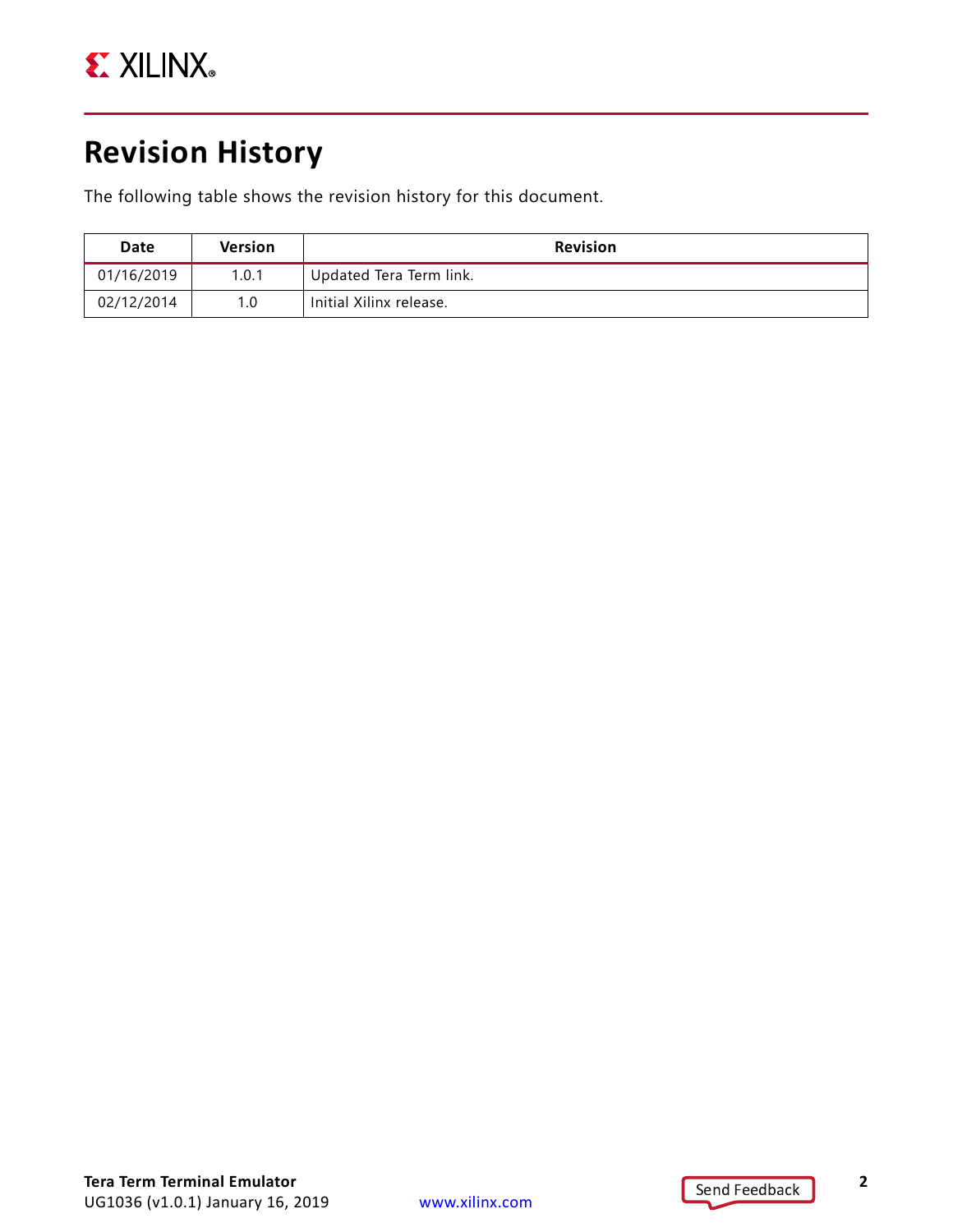

### Table of Contents

| Tera Term Terminal Emulator Installation Guide |  |  |  |  |  |
|------------------------------------------------|--|--|--|--|--|
|                                                |  |  |  |  |  |
|                                                |  |  |  |  |  |
|                                                |  |  |  |  |  |
|                                                |  |  |  |  |  |
|                                                |  |  |  |  |  |
|                                                |  |  |  |  |  |
|                                                |  |  |  |  |  |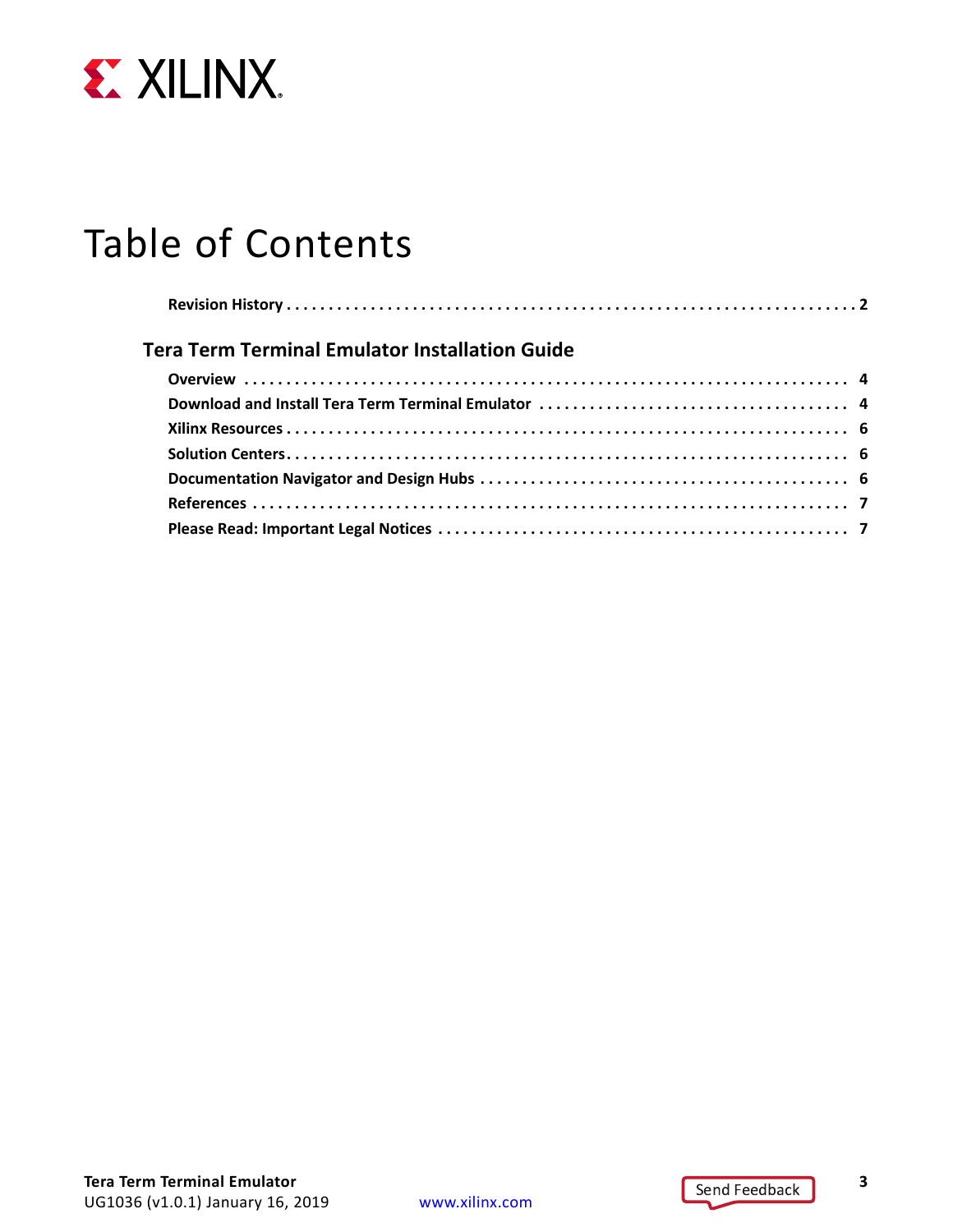

### <span id="page-3-0"></span>Tera Term Terminal Emulator Installation Guide

#### <span id="page-3-1"></span>**Overview**

This guide shows how to download and set up a Tera Term terminal emulator. The Tera Term emulator is used for demonstration purposes. Any other terminal emulator can be used, but Tera Term is recommended as it has been verified.

#### <span id="page-3-2"></span>**Download and Install Tera Term Terminal Emulator**

- 1. Go to the [Tera Term](https://ttssh2.osdn.jp/index.html.en) download page.
- 2. Accept the Tera Term license agreement and click the download arrow to download the executable file. See [Figure 1](#page-3-3).

*Note:* Versions shown in figures might not match the latest version available.

<span id="page-3-3"></span>

*Figure 1:* **Tera Term Download Page**

3. Open the .exe file and click **Run**. You might see some security warnings on your PC. Click **Run**, if applicable. The Tera Term Setup Wizard appears, as shown in [Figure 2](#page-4-0).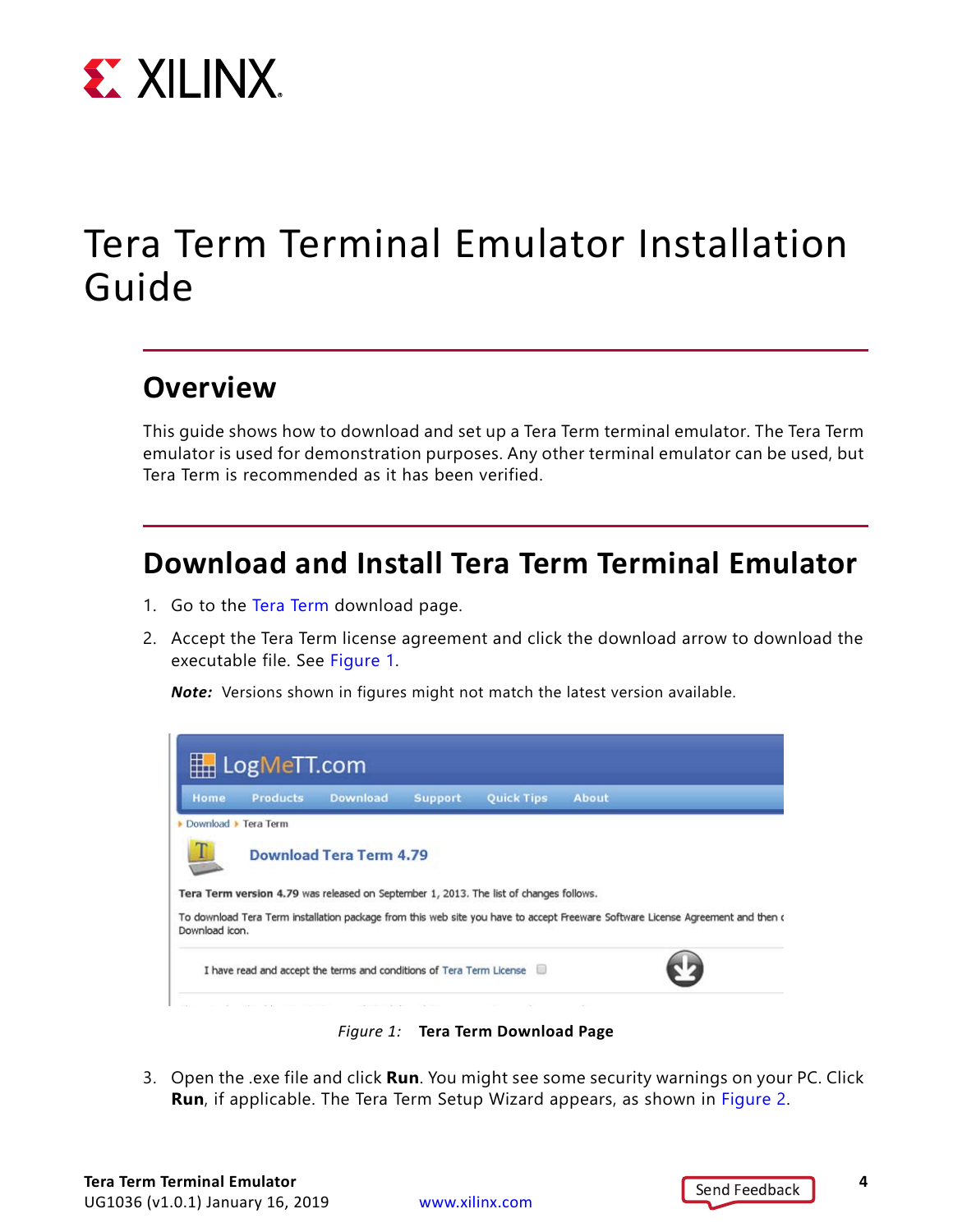<span id="page-4-0"></span>



*Figure 2:* **Tera Term Setup Wizard**

- 4. Go through the setup. Agree to the license agreement and do not change any of the settings that appear in subsequent dialog boxes.
- 5. Click **Install**. Tera Term is installed and an icon is placed on your desktop.
- 6. Continue with the instructions in the appropriate quick start guide. At the appropriate time, you will be directed on the configuration of the terminal settings.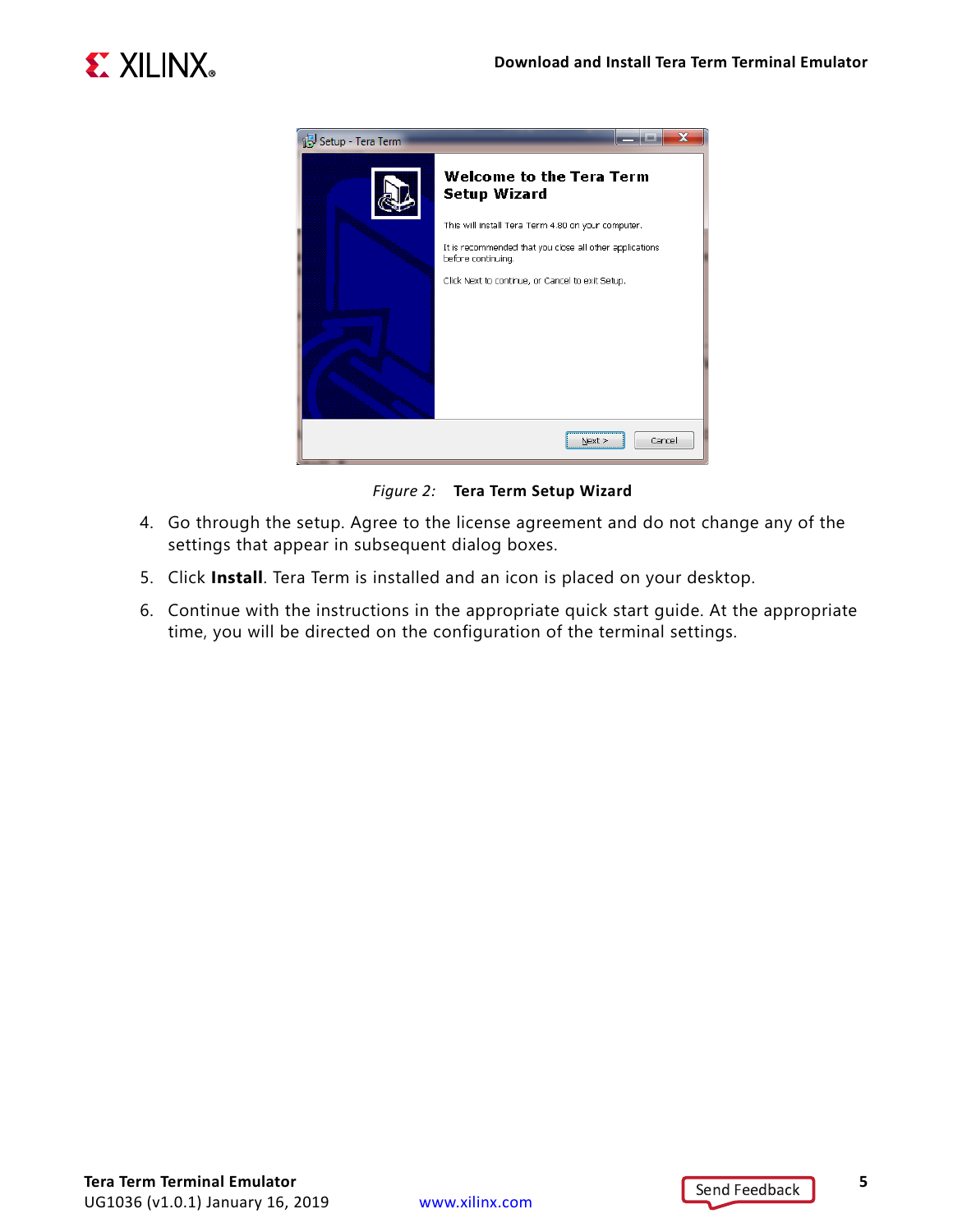

#### <span id="page-5-0"></span>**Xilinx Resources**

For support resources such as Answers, Documentation, Downloads, and Forums, see [Xilinx](https://www.xilinx.com/support)  [Support](https://www.xilinx.com/support).

#### <span id="page-5-1"></span>**Solution Centers**

See the [Xilinx Solution Centers](https://www.xilinx.com/support/solcenters.htm) for support on devices, software tools, and intellectual property at all stages of the design cycle. Topics include design assistance, advisories, and troubleshooting tips.

#### <span id="page-5-2"></span>**Documentation Navigator and Design Hubs**

Xilinx<sup>®</sup> Documentation Navigator provides access to Xilinx documents, videos, and support resources, which you can filter and search to find information. To open the Xilinx Documentation Navigator (DocNav):

- From the Vivado® IDE, select **Help > Documentation and Tutorials**.
- On Windows, select **Start > All Programs > Xilinx Design Tools > DocNav**.
- At the Linux command prompt, enter docnav.

Xilinx Design Hubs provide links to documentation organized by design tasks and other topics, which you can use to learn key concepts and address frequently asked questions. To access the Design Hubs:

- In the Xilinx Documentation Navigator, click the **Design Hubs View** tab.
- On the Xilinx website, see the [Design Hubs](https://www.xilinx.com/cgi-bin/docs/ndoc?t=design+hubs) page.

*Note:* For more information on Documentation Navigator, see the [Documentation Navigator](https://www.xilinx.com/cgi-bin/docs/rdoc?t=docnav) page on the Xilinx website.